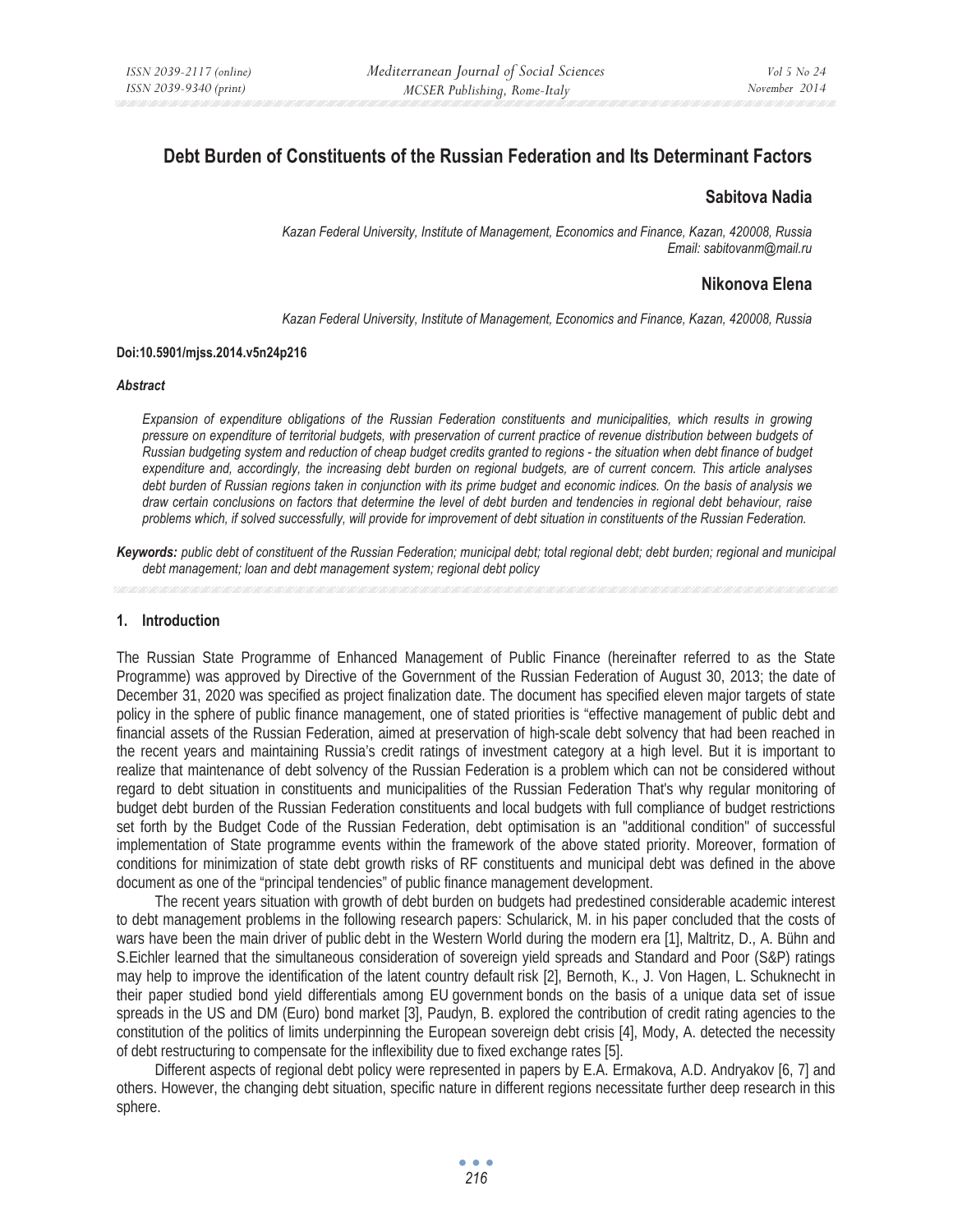## **2. The Main Part**

Most constituents of the Russian Federation and municipal formations always had some scope of debts, but till financial crisis of 2008-2009 the situation with debts was not so crucial. After 2008 debts of constituents of the Russian Federation and municipal formations were rising constantly, which is shown in Figure 1.

For the whole considered in Figure 1 period, total state debt of constituents of the Russian Federation and municipal formations increased by 2.3 times. Only for the year 2009 debt had increased half as much. Further on we can observe some reduction of total debt growth rates of constituents of the Russian Federation and municipal formations (in 2010 debt increased to 23,6%, in 2011 – to 9,6%). In 2012 we see increase of debt growth rates, for the said year debt increased to 15,1%. So, the situation with debts of regions and municipalities had changed for worse in 2012 as compared with 2011: total state debt of constituents of the Russian Federation and debt of municipal formations had increased to 209,5 billion rubles. (for comparison, in 2011 the increase was 121,5 billion rubles).



**Figure 1.** Total state debt dynamics of constituents of the Russian Federation and debt of municipal formations

In Table 1 we have presented the dynamics of main budget and debt indices of Russian regions and municipalities for 2011-2012. According to represented data, rates of debt growth (115,1%) had exceeded the rates of total tax and non-tax revenues of consolidated budgets of constituents of the Russian Federation (109,6%).

**Table 1.** Dynamics of basic budget and debt indices of Russian regions\*

| Indices                                                                                                          | 2011  | 2012              | Index<br>growth rate, % |
|------------------------------------------------------------------------------------------------------------------|-------|-------------------|-------------------------|
| 1. Revenue of consolidated budgets of constituents of the Russian Federation                                     |       |                   |                         |
| 1.1. Total revenue, billion rubles                                                                               |       | 7,643.9 8,064.5   | 105.5                   |
| 1.2. Revenue net of inter-budgetary transfers from the federal budget, billion rubles                            |       | $6,174.0$ 6,624.3 | 107.3                   |
| 1.3. Tax revenue, billion rubles                                                                                 |       | 5,273.1 5,800.3   | 110.0                   |
| 1.4. Non-tax revenue, billion rubles                                                                             | 554.1 | 584.2             | 105.4                   |
| 2. Expenditure of consolidated budgets of constituents of the Russian Federation                                 |       |                   |                         |
| 2.1. Total expenditure, billion rubles                                                                           |       | 7,679.3 8,343.2   | 108.7                   |
| 2.2. Expenditure net of inter-budgetary transfers from the federal budget, billion rubles                        |       | $6,208.9$ 6,903.0 | 111.2                   |
| 2.3. Investment expenditure, billion rubles                                                                      |       | 1,157.6 1,118.7   | 96.6                    |
| 2.3. Share of investment expenditure, %                                                                          | 15.1  | 13.4              | $\mathsf{x}$            |
| 2.4. National and municipal debt service expense, %                                                              | 0.99  | 0.89              | X                       |
| 3. Borrowings of constituents of the Russian Federation and municipal formations                                 |       |                   |                         |
| 3.1. Public budget loans raised from federal budget, billion rubles                                              | 128.4 | 129.5             | 100.9                   |
| 3.2. Raising loans of credit organizations, billion rubles.                                                      | 419.9 | 580.4             | 138.2                   |
| 4. Debt indices                                                                                                  |       |                   |                         |
| 4.1 Total state debt of constituents of the Russian Federation and debt of municipal formations, billion rubles. |       | 1,387.3 1,596.8   | 115.1                   |
| 4.2. State debt of constituents of the Russian Federation, billion rubles,                                       |       | 1,171.8 1,351.4   | 115.3                   |
| including:<br>4.2.1. Government securities of constituents of the Russian Federation.                            |       |                   |                         |
|                                                                                                                  | 343.9 | 375.4             | 109.2                   |
| 4.2.2. Loans raised by constituents of the Russian Federation from credit organizations                          | 300.0 | 438.2             | 146.1                   |
| 4.2.3. Budget loans taken out by RF constituent budget from other budgets of Russian budget system.              | 419.2 | 426.1             | 101.7                   |
| 4.2.4. State guarantee of the RF constituent                                                                     | 108.5 | 111.5             | 102.8                   |
| 4.3. Debts of municipal formations, billion rubles                                                               | 215.5 | 245.3             | 113.8                   |

\* Compiled by authors on the basis of [8], [9]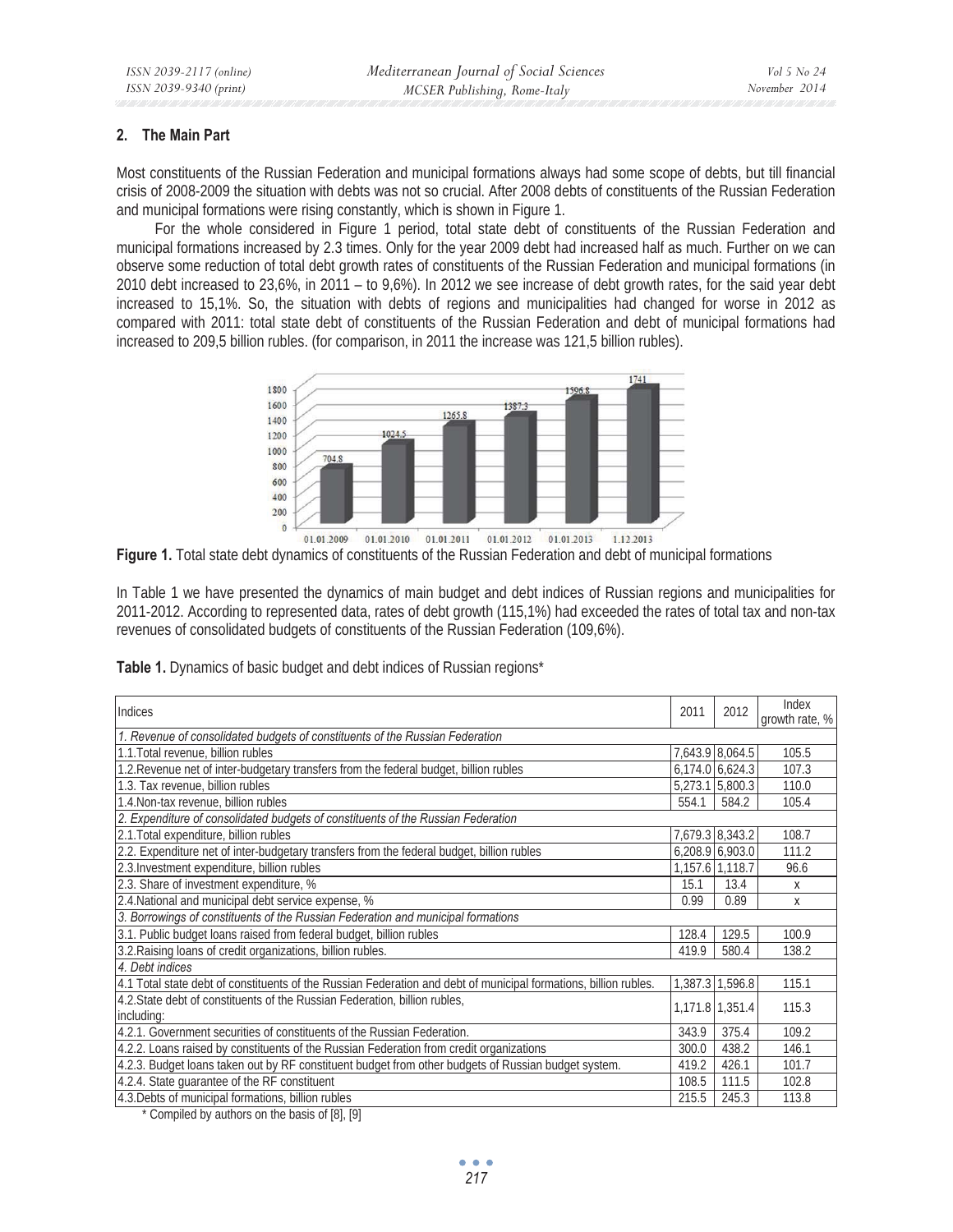| ISSN 2039-2117 (online) | Mediterranean Journal of Social Sciences | Vol 5 No 24   |
|-------------------------|------------------------------------------|---------------|
| ISSN 2039-9340 (print)  | MCSER Publishing, Rome-Italy             | November 2014 |

In many respects growth of debt may be explained by increased social commitments, which for most of RF constituents turned to be impossible to meet, thus regions had to borrow money to fulfil their budget commitments. Total loan raised by regions and municipalities from credit organizations had increased in 2012 to 160,5 billion rubles, while budget loans raised from the federal budget had increased only to 1,1 billion rubles.

The scope of tasks imposed on regions have been expanding in recent years. The Russian President's Budget Message on Budget Policy 2014-2016 says about the increased burden on regional and local budgets. The document also states the tendency of negative changes in regional budget expenditure structure, slump of expenditures that have the nature of an investment. Data submitted in Article 1 show that in 2012 expenditure of consolidated budgets of constituents of the Russian Federation, that have the nature of an investment, decreased to 38,9 billion rubles as compared to 2011; their share in total expenditure has decreased from 15,1% to 13,4%. With reduction of budget investment the total amount of expenditure of consolidated budgets of constituents of the Russian Federation increased to 8,7%.

In total state debt volume of constituents of the Russian Federation and municipal formations, the main part falls on state debt of the Russian Federation constituents - 85%. In conformity with budget legislation of the Russian Federation, debt commitments of the RF constituent may exist in the form of :

- 1) obligation for state securities of the RF constituent;
- 2) budget loans taken out by RF constituent budget from other budgets of RF budget system;
- 3) credits raised by constituent of the Russian Federation from credit organizations, foreign banks and international financial organizations;
- 4) obligation for state guarantees of the RF constituent.

Professor E.A. Ermakova offers, (and authors of this paper share her point of view) to grade conditionally specified types of debt commitments in terms of "preferability" and service cost as follows [6]. The first type is state guarantees, which, if present in general scheme of state debt of constituent of the Russian Federation, show the investment nature of debt, that appropriate authorities work with business, thereat region has tangible benefit, since tax revenues increase, new workplaces open, as a rule, actual budget expenditure with such debt are minimal and notional. The second type of debt obligations is budget loans raised by regions from the federal budget; such loan service charges are minimal; budget loans share in total debt amount of the RF constituent may be indicative of both degree of belief on the part of state financial authorities, and of their willingness to strongly support economy of some regions. The third type of debt obligations is government securities of constituents of the Russian Federation (bonds); bonded loan service charges are considerably higher than debt service of the first two types of debt commitment. According to E.A. Ermakova, bonded loans should be the main (if not the only one) source of long-term financial resources raising for regional financial managers. The latest in desirability rating, the most non-transparent and expensive type of loans for constituents of the Russian Federation is bank loan.

Data given in Table 1 show that in state debt profile of the RF constituents at the year-end 2012, loans raised by RF constituents from credit organizations, i.e. "most non-transparent and expensive" come first (33%); while budget loans raised from federal budget take the second place (32%), and government securities of RF constituents take the third place (28%). It is worth to note, that in 2012 government securities of only 32 RF constituent circulated in cumulative portfolio of region debts. Government securities of RF constituents showed 8% in total debt commitments of the RF constituents. Certainly, region-wise, the debt profile differs considerably.

Against the general growth of total debt of RF constituents and municipalities, debt dynamics in certain regions has a competing character. Our research held on the basis of data given by the Ministry of Finance of Russia, showed that in 2012 only 18 regions of 83 could reduce total debt volume of RF constituent and municipalities (further on referred to as region's cumulative debt, region's consolidated debt): for more than 30% debt volume has reduced in the Nenets Autonomous District (to 46,7%), the Irkutsk region (to 46,6%), Khanty-Mansiisk autonomous district - Yugra (to 39,4%), the Perm Territory (to 37,4%), the Tyumen region (to 31,9%); the Kamchatka Territory reduced its cumulative debt to 20,4%, the Republic of Buryatia – to 20%, Moscow - to 19,5%, the Chechen Republic – to 15,5%, the Republic of Kalmykia – to 12,5%, the Magadan region – to 11,3%, Republic of Sakha (Yakutia)– to 6,9%, the Moscow region – to 6,6%, the Rostov region – to 5,4%, the Republic of Adygeya – to 4,3%, the Republic of Altai – to 1,9%; minor decrease of cumulative debt (0,3%) is shown by the Kursk region and the Kaliningrad region.

"The leader" in debt increase was the Republic of Ingushetia; due to state guarantees, the total debt of this region increased by 16 times. There is considerable growth of cumulative debt of the Yamalo-Nenets Autonomous District (by 3,3 times), the Republic of Tuva (by 3 times), Saint Petersburg (by 2,5 times), the Chukotka Autonomous District (by 2,2 times).

As we have noted it before, in general in the Russian Federation debts showed larger growth than tax and no-tax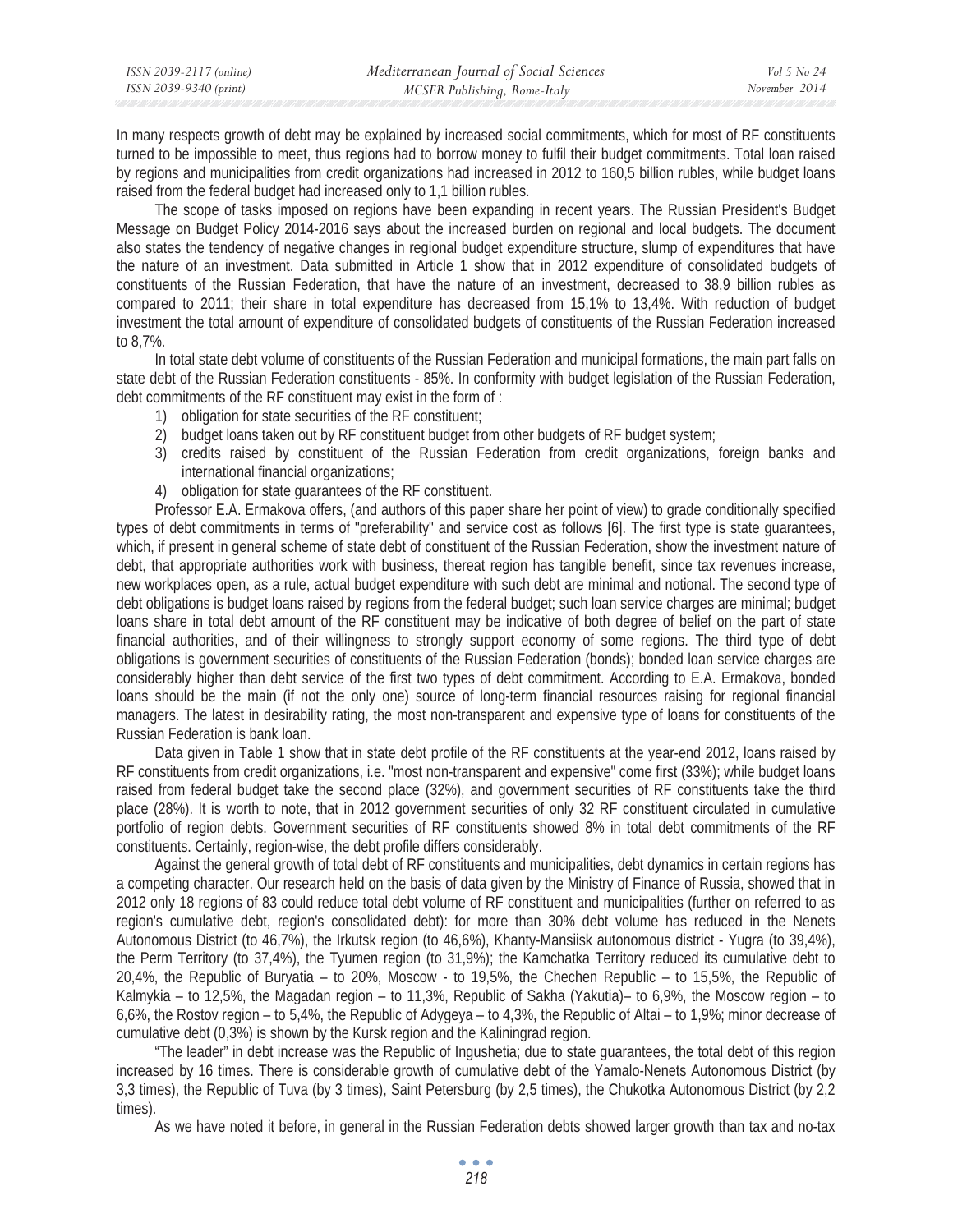revenue of consolidated budgets of the RF constituents, but the said tendency was characteristic for just some of regions. So, positive dynamics of tax and non-tax revenue may be observed in all above mentioned constituents of the Russian Federation, which managed to reduce the cumulative debt of the region. Besides, exceeding growth rate of tax and nontax revenue of consolidated budget over growth rate of cumulative debt of region may be observed in the following RF constituents: the Vladimir region, the Sakhalin region, the Sverdlovsk region, the Voronezh region, the Bryansk region, the Astrakhan region, the Arkhangelsk region, the Kaluga region, the Kostroma region, the Republic of Tatarstan and the Republic of North Ossetia-Alania. The volume of tax and non-tax revenue of consolidated budgets of the Rostove region, the Magadan region, the Astrakhan region, the Arkhangelsk region, the Kaluga regions, the Republic of Tatarstan had grown for more than 20% as compared with 2011. Tax and non-tax revenue to the budget of the Republic of Kalmykia and budgets of republican municipalities had grown to 65% in 2012 as compared to 2011; in the Sakhalin region such increase made 50%.

When analysing the dynamics of tax and non-tax revenue of consolidated budgets of the RF constituents, it is worth to note that in 2011 incentive mechanism was tested in regards to RF constituents that showed best results in increasing their taxable capacity. In 2012 incentive programme for top-performance constituents continued. At the end of the 2011 year 20 regions received grants of the federal budget for best practice in increasing their taxable capacity, and 25 regions receives the same at the end of the 2012 year. In 2012 among 25 prizewinner constituents only 6 regions of 18 had increased receipt of tax and non-tax payments in their budgets and decreased their cumulative regional debt volume, those were Moscow, the Moscow region, the Tyumen region, the Kursk region, the Magadan region and the Republic of Adygeya. From among the rest 11 RF constituents that demonstrated exceeding growth rate of tax and nontax revenue of consolidated budget over growth rate of cumulative debt of region, only 5 regions were prizewinners, those were the Vladimir region, the Sverdlovsk region, the Voronezh region, the Kaluga region and the Republic of Tatarstan. The rest 14 RF constituents, that received their grants for best practice in increasing their taxable capacity in late 2012 are 12 regions, where debt growth exceeded their tax and non-tax revenue of consolidated budgets, and 2 regions (the Belgorod and Murmansk regions), where cumulative regional debt increased by 1,7 times, while tax and non-tax revenue of consolidated budgets decreased in 2012 as compared to the year 2011(the Belgorod region – to 7%, the Murmansk region – to 3%). So, we may draw a conclusion that exceed of growth rate of regional cumulative debt over growth rate of tax and non-tax revenue of regional consolidated budget of RF constituent is not considered a negative trend and does not serve a ground for non-application of incentives in regards to region.

First of all, regions and municipalities should treat loan raising as an effective investment expenditure facility, aimed at meeting strategic goals of socioecomonic development of their territories. Our study showed, that among 65 RF constituents with increased cumulative regional debt, only 33 of them demonstrate positive dynamics of budget investments, 32 regions that increased their debt, have reduced expenditures that have the nature of an investment. Among RF constituents that decreased their cumulative regional debt, demonstrate diverse situation: among 18 regions, 8 demonstrate growth of investment expenditure, and 10 regions show reduction of the same.

In terms of constantly increasing demand in additional financial resources, including investments, which is characteristic to practically all regions and municipal formations of the Russian Federation, waiving loans is impossible to imagine. Moreover, waiving loans in such conditions may result in conversion of debt commitments into overdue accounts payable; such so-called latent loans in the form of outstanding budget commitments cause the chain of creditor indebtedness of economic entities, which adversely effects the economy of region; on the other hand, in case of waiving loans, investment demands in capital expenditure can not be satisfied to the fullest degree due to unavailability of financial resources [10].

In debt burden rating of constituents of the Russian Federation, determined here as ratio of total debt of RF constituent and municipalities to total tax and non-tax revenue of consolidated budget of RF constituent P $\Phi$ , the first position is held by Nenets Autonomous District with its minimal debt burden of 0,1%, we should note here that debt of this region is represented only be municipal debts. The last in the rating is the Republic of Mordovia with debt burden of 139,9%. The volume of cumulative regional debt exceeds 50% of the total total tax and non-tax revenue of consolidated budget in 19 constituents of the Russian Federation.

Appraising in general the situation with debts in Russian regions, authors come to a conclusion that high level of debt burden and positive rates of debt growth can not serve as decisive evidence of ultimate debt situation in one region or another, since much depends on temporal debt structure,on ratio of debt payments and their serviceability in each period of time. Estimate of regional finance management quality in each of RF constituents by the Ministry of Finance of the Russian Federation may serve as indirect prove of our conclusion. At the conclusion of 2012, the following constituents of the Russian Federation with high debt burden have high quality rating of finance management: the Kaliningrad region (74,6%), the Smolensk region (69,1%), the Astrakhan region (64,4%), the Republic of Altai (59,9%),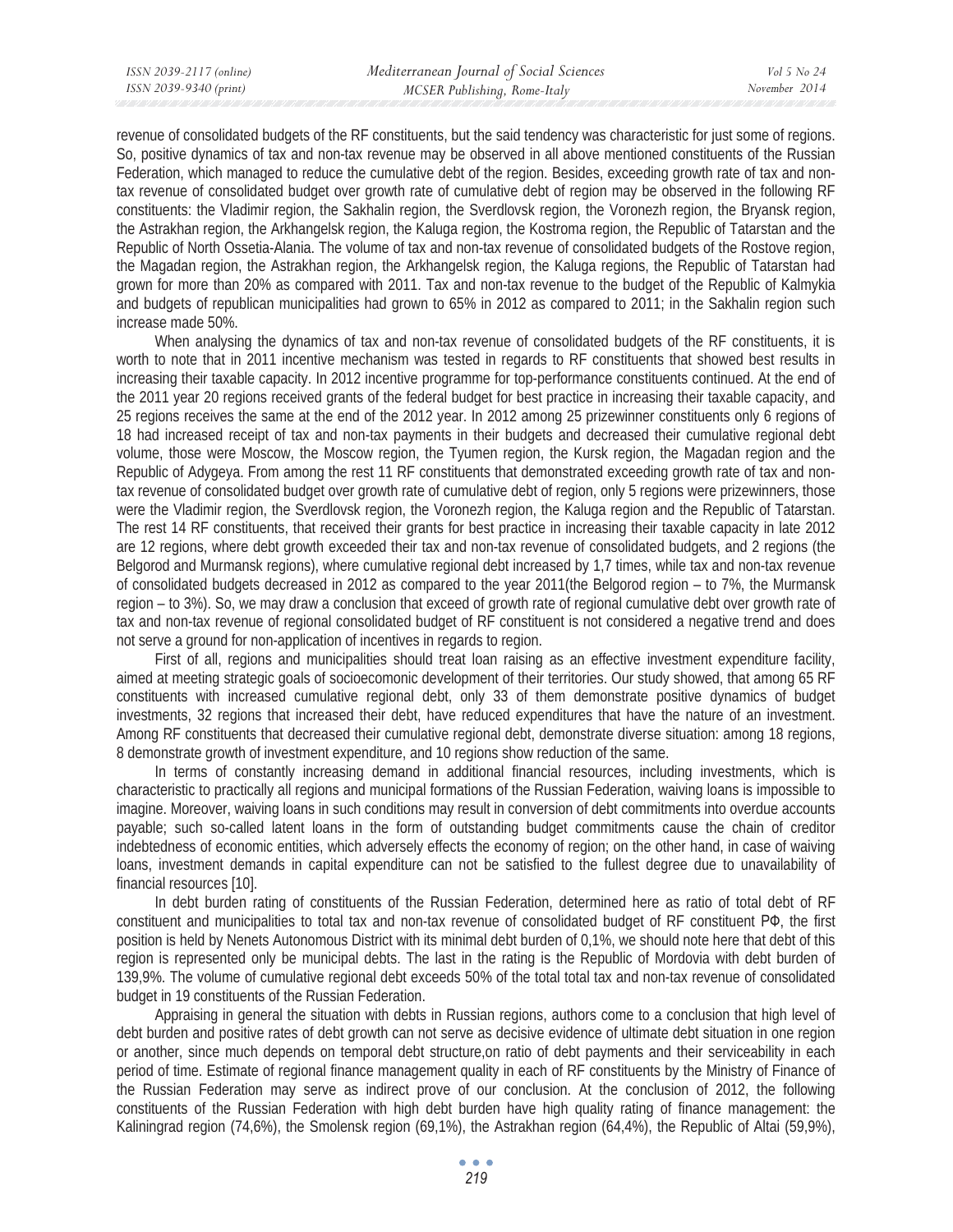| ISSN 2039-2117 (online) | Mediterranean Journal of Social Sciences | Vol 5 No 24   |
|-------------------------|------------------------------------------|---------------|
| ISSN 2039-9340 (print)  | MCSER Publishing, Rome-Italy             | November 2014 |
|                         |                                          |               |

the Novgorod region (51,2%). And, on the opposite, the number of RF constituents with debt burden index less than 50%, are characterized by low finance management quality: the Republic of Ingushetia (33,7%), the Oryol Region (38%), he Chukotka Autonomous District (48,2%). It is fair to say, however, that not only debt situation is taken into consideration by Ministry of Finance of the Russian Federation in its assessment of regional finance management quality. Comprehensive assessment is done with consideration of the following aspects in regional finance management in RF constituents:1) budget planning; 2) budget administration; 3) state debt management; 4) financial relations with municipal formations;5) public property management and rendering of state services;6) transparency of the budget process.

Our research showed, that not all Russian regions having high level of debt burden are characterized with economic parameters degradation. So, the Astrakhan region with its debt burden of 64,4%, has high industrial index (coming second only to the Voronezh region) – 125,8%; on the contrary, the Nenets Autonomous District with the lowest debt burden (0,1%) shows negative output indices movement (the lowest industrial production index among all regions - 89,3%). For the "rate of investment growth in capital assets" we may give similar examples. The Primorsk Territory is characterized with decrease of capital investments in 2012 as compared with 2011 to 41%, while debt burden of the region is only 5,7%. On the contrary, the Republic of Tuva and the Pskov region with their rather high debt burden (49%  $\mu$ 48,8%, accordingly), show high capital investment growth rates, as compared with other regions – 131,8% и 128,2%, accordingly.

Within the frame of this work, in view of its limited volume, it does not seem possible to carry out analysis of more parameters, describing economic situation of constituents of the Russian Federation.

For the purpose of general apprehension of how economic specialization of regions effects their debt burden, we have arranged all RF constituents in four groups with due regard to economic specialization: "Financial and Industrial Centres", "Export-Oriented Regions", "Rural and Industrial Regions", "Industrial Regions". This grouping is used by RIA Rating Agency when making up social and economic rating of the RF constituents. The study proved that mean debt burden calculated for regions in the group "Export-Oriented Regions" reached only 9,1%; for regions of "Financial and Industrial Centres" – 16,2%; for regions of "Industrial Regions" mean debt burden reached 37%; "Rural and Industrial Regions" group has the highest rate – 43,2% (though within groups, especially in industrial and rural-industrial regions, we can see a wide spread of rate values).

### **3. Conclusion**

Constituents of the Russian Federation differ widely in terms of debt burden. Current debt burden and tendencies in regional debt development are estimated by effect of a group of factors, including:

- first, economic specialization of region, which in large part determines the level of its fiscal capacity. In virtue of historical, geographical, climatic and other objective factors, siting of labour forces in the territory of the Russian Federation was notably uneven, which explains differentiation in the level of regions' fiscal capacity, and, consequently, level of debt burden;
- second, rates of economic development of region. Solution of debt problem directly depends on solution of regional economic growth problem;
- third, approach to state debt management (municipal debt) of RF constituent.

In our opinion, high level of debt burden should not considered as cause of financial problems of regions, the root cause is economic and financial region undermanagement (including debt undermanagement). We can't but agree that the current Russian system of income sources and expenditure commitments differentiation has its downsides. But we should not consider the matters of debt situation in regions and search for solutions only in terms of inter-budget relations reforming.

Development and implementation of measures aimed at investment climate facilitation and improvement of region's investment attractiveness, by authorities of RF constituents is currently top priority task, which, when solved, would result in improvement of debt situation. The Russian President's Budget Message on Budget Policy 2014-2016 says, that "expenditures of constituents of the Russian Federation should be to the fullest extent secured by their own sources of income. Thereat all decisions taken should be thought ahead and cashed-up. Additional financial assistance to constituents of the Russian Federation should go with economical advancement from their own resources". Thus it stresses the importance of regional measures on attracting investments and increase of taxable capacity.

For most Russian regions another important task is to enhance debt management effectiveness, which is impossible without formation of a relevant loan and debt management system. In this connection we should note that within the framework of joint "Regional Fiscal Technical Assistance Project"of the Ministry of Finance of the Russian Federation and the International Bank for Reconstruction and Development, in 2002-2004 consortium composed of